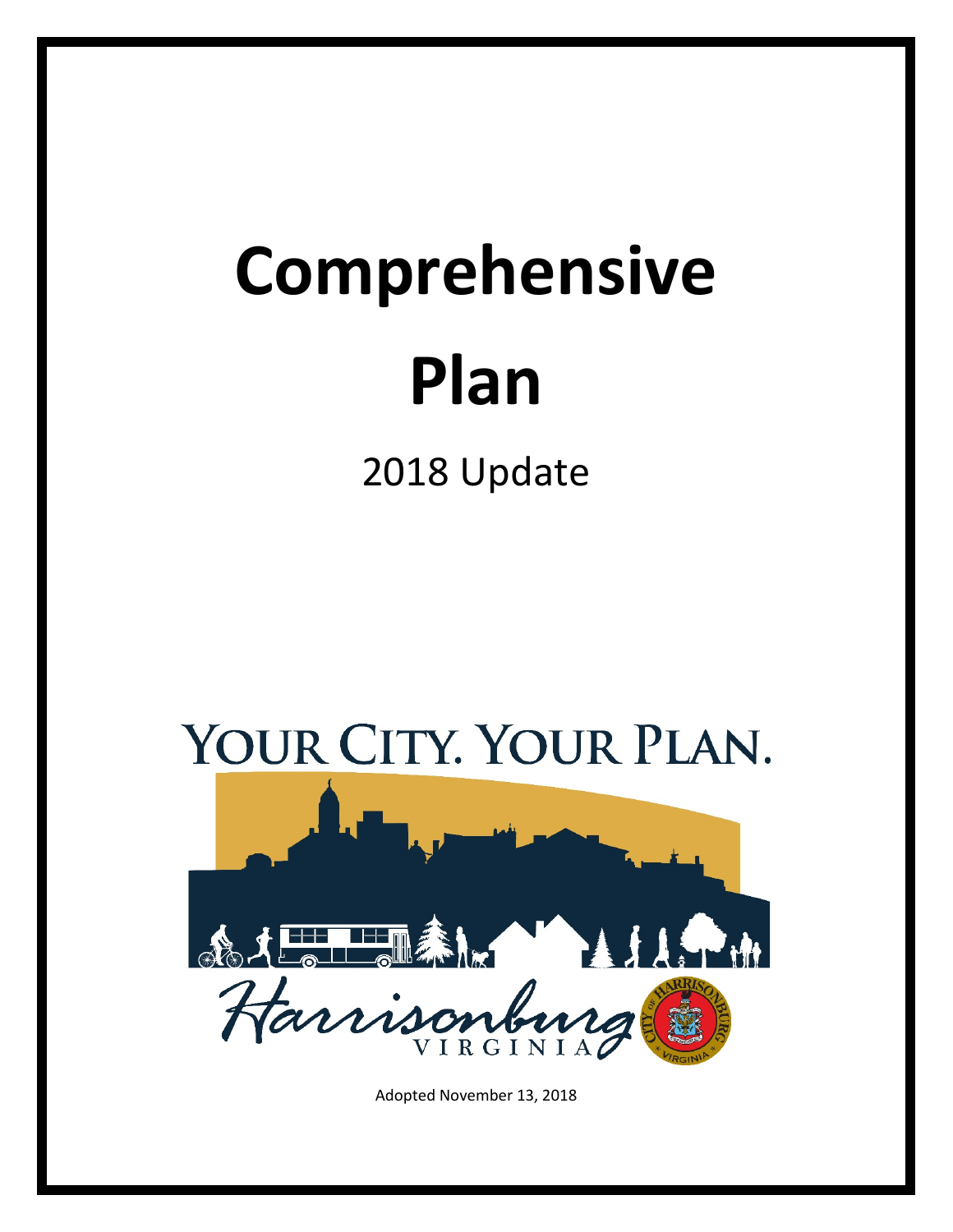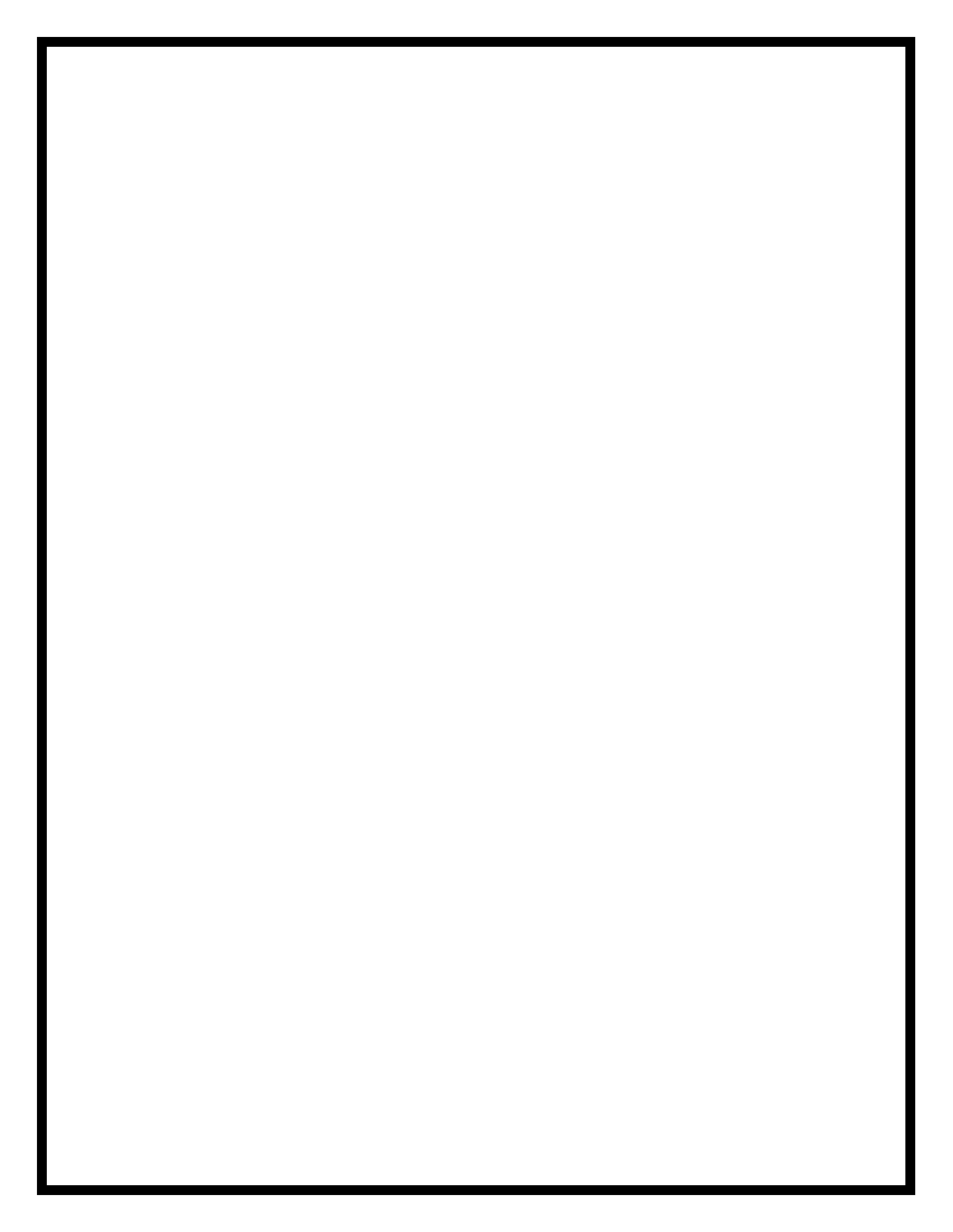## **City of Harrisonburg, Virginia Comprehensive Plan** 2018 Update

Adopted by Action of City Council: November 13, 2018

The City of Harrisonburg expresses appreciation to all individuals who contributed to the preparation of this document.

> **City Council** Deanna R. Reed, Mayor Richard Baugh, Vice-Mayor Christopher B. Jones Ted Byrd George Hirschmann

Planning Commission Henry Way, Chair Gil Colman, Vice-Chair Brent Finnegan Mark Finks Debra Fitzgerald Kathy Whitten Richard Baugh, City Council Representative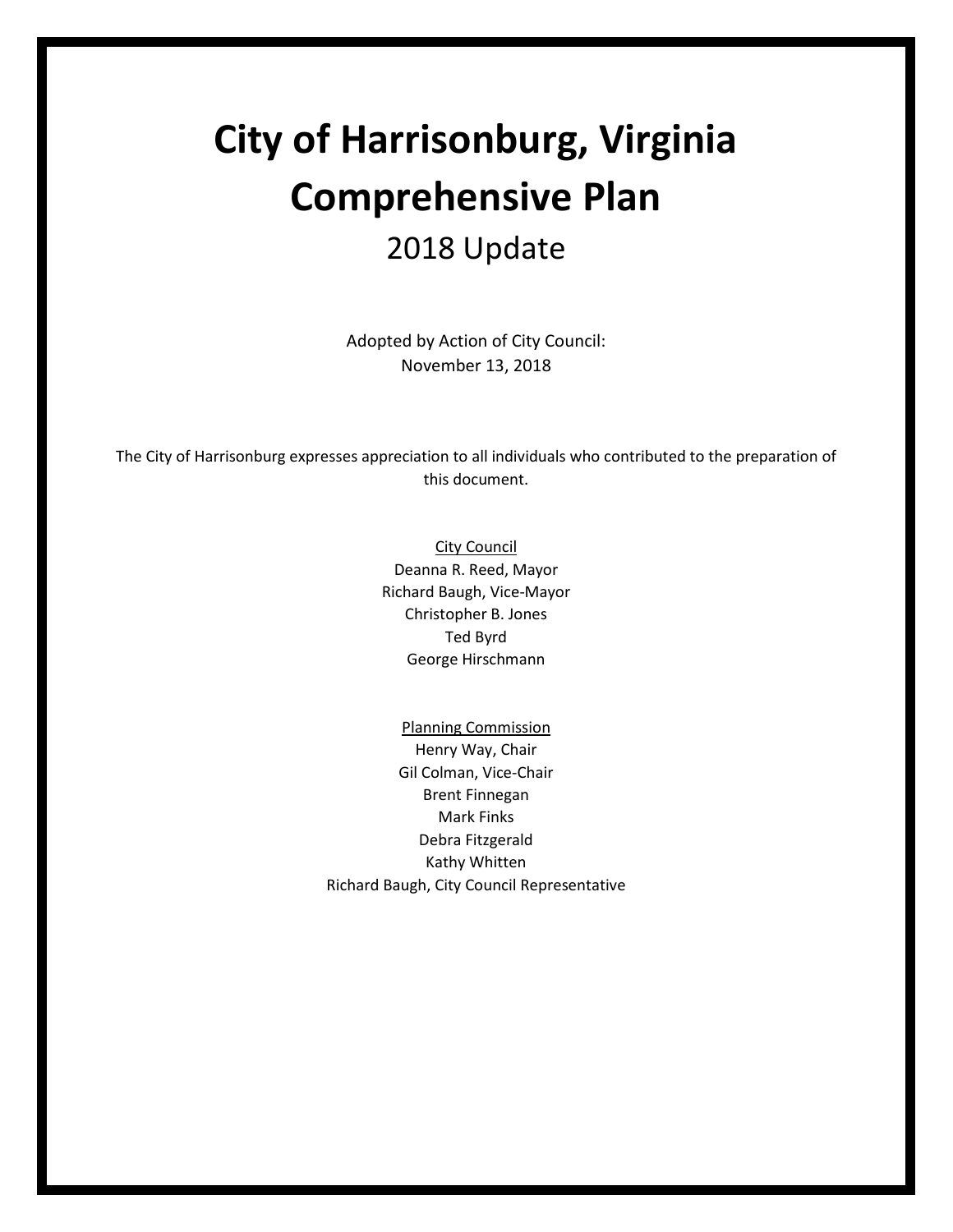#### **Advisory Committee on Land Use and Transportation**

Elise Barrella Beth Bland Burleigh Don Franks

Barry Kelley Dastan Khaleel Kyle Lawrence

Matthew Wade Sandra Quigg Brad Reed

Kim Sandum Derik Trissel Karen Thomas

#### **Advisory Committee on Education and Culture**

Jenny Burden Elizabeth Chenevey David Ehrenpreis

Michael Evans Melissa Fisher Carol Fleming Elizabeth Girvan Scott Kizner Jim Orndoff

Monica Robinson Sal Romero, Jr. Nicky Swayne

#### **Advisory Committee on Community Facilities**

Erin Bishop Chip Brown Pete Bsumek Tom Domonoske Heather Hunter-Nickels Marilynn Jarrells

Leons Kabongo Rosealie Lynch Matthew Phillippi Ramona Sanders Rachel Rose Harold Shenk

#### **Advisory Committee on Economic Development**

Mary Lou Bourne Wayne Engel Kevin Gibson

Dany Fleming Lemuel Hancock Charles Hendricks Sara Hernandez Jeff Heie Randall Seitz

Rebecca Sprague Don Taylor Conor Web

**Department of Planning and Community Development** 409 South Main Street Harrisonburg, Virginia 22801 [www.HarrisonburgVA.gov](http://www.harrisonburgva.gov/)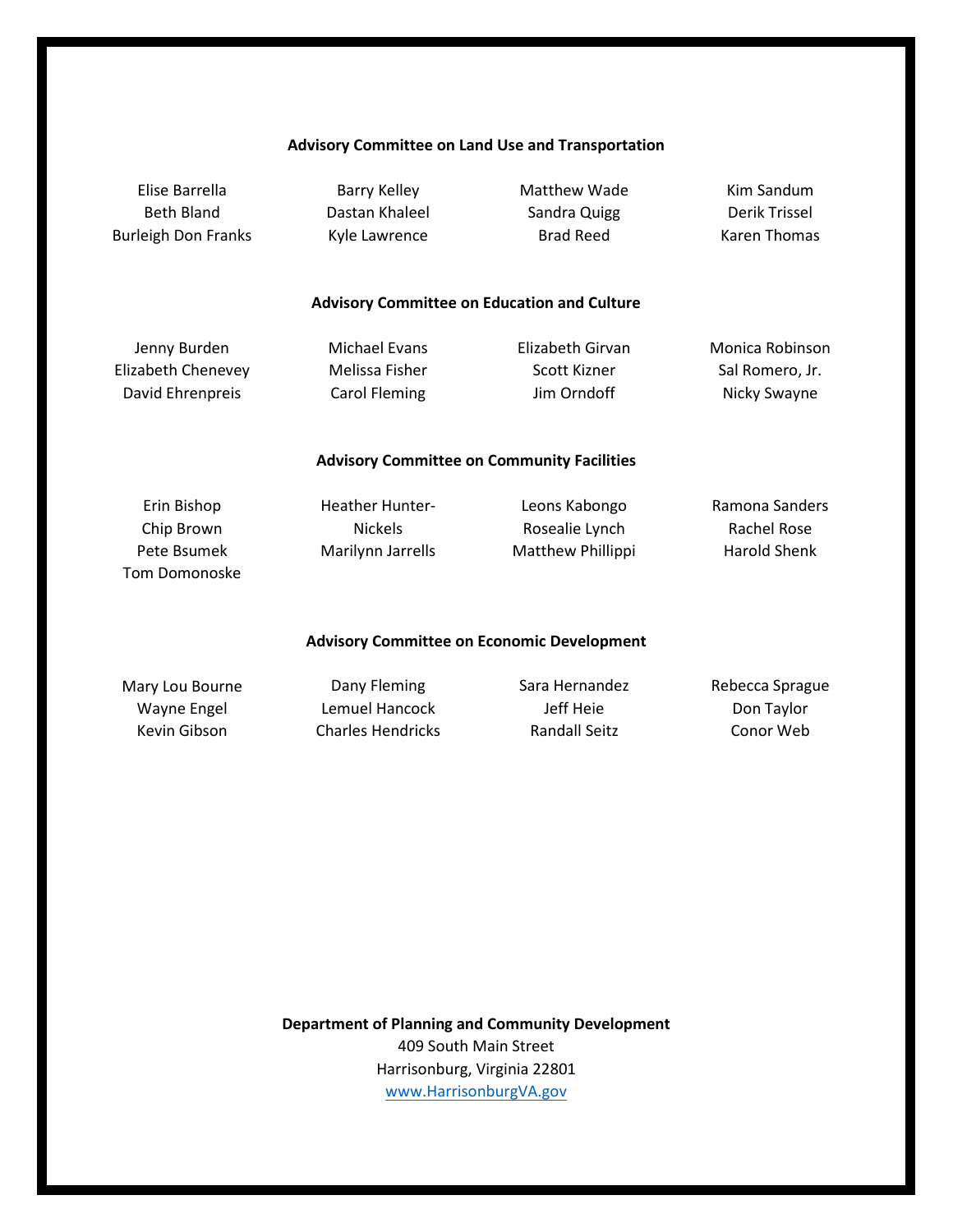### **Table of Contents**

| Chapter 1. Introduction                                                  |          |
|--------------------------------------------------------------------------|----------|
|                                                                          | $1 - 1$  |
|                                                                          | $1 - 2$  |
|                                                                          | $1 - 3$  |
| Chapter 2. Vision and Goals                                              |          |
|                                                                          | $2 - 1$  |
|                                                                          | $2 - 1$  |
|                                                                          | $2 - 2$  |
|                                                                          | $2 - 5$  |
| Chapter 3. Implementation                                                |          |
|                                                                          | $3 - 1$  |
|                                                                          | $3-1$    |
|                                                                          | $3 - 3$  |
|                                                                          | $3 - 3$  |
|                                                                          | $3 - 3$  |
| Chapter 4. Planning Context                                              |          |
|                                                                          | $4 - 1$  |
|                                                                          | $4 - 2$  |
|                                                                          | $4 - 15$ |
|                                                                          | $4 - 18$ |
| Map - Historical Growth                                                  |          |
| Chapter 5. Community Engagement and Collaboration                        |          |
|                                                                          | $5-1$    |
| Community Engagement and Collaboration Goals, Objectives, and Strategies | $5 - 1$  |
| Chapter 6. Land Use and Development Quality                              |          |
|                                                                          | $6 - 1$  |
|                                                                          | $6 - 1$  |
|                                                                          | $6 - 1$  |
|                                                                          | $6-5$    |
|                                                                          | $6-7$    |
|                                                                          | $6-9$    |
| Land Use and Development Quality Goals, Objectives, and Strategies       | $6 - 16$ |
|                                                                          | $6 - 19$ |
| Map – Existing Land Uses                                                 |          |
| Map - Existing Zoning Districts                                          |          |
| Map - Land Use Guide                                                     |          |
| Chapter 7. Neighborhoods and Housing                                     |          |
|                                                                          | 7-1      |
|                                                                          | 7-1      |
|                                                                          | $7-1$    |
|                                                                          | $7-2$    |
|                                                                          | $7 - 15$ |
|                                                                          | $7 - 18$ |
| Chapter 8. Education, Workforce Development, and Lifelong Learning       |          |
|                                                                          | $8 - 1$  |
|                                                                          | $8 - 1$  |
|                                                                          |          |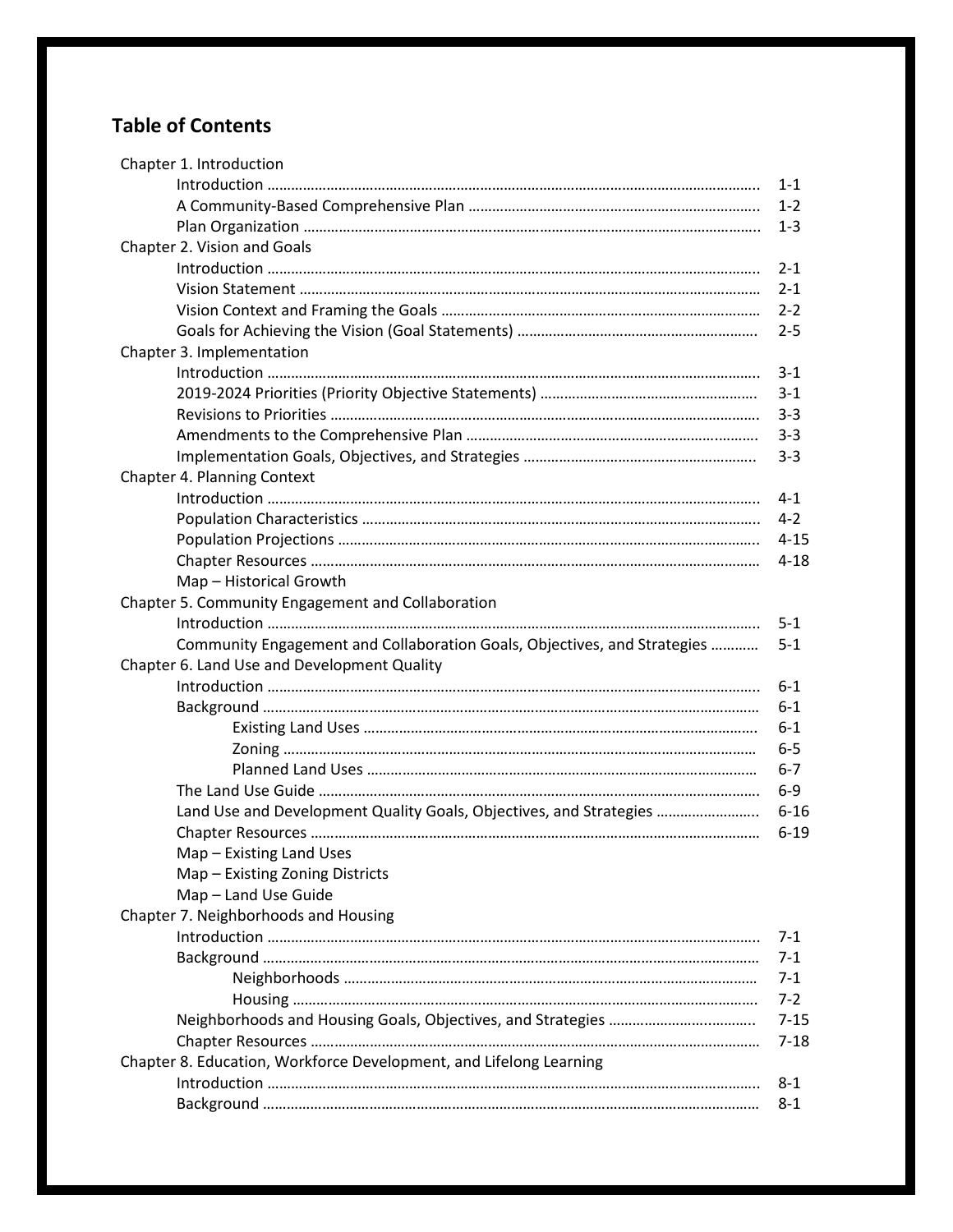|                                                                                | $8-2$                 |
|--------------------------------------------------------------------------------|-----------------------|
|                                                                                | $8 - 7$               |
| Workforce Development, Lifelong Learning, and Higher Education                 | $8 - 8$               |
| Education, Workforce Development, and Lifelong Learning Goals, Objectives, and | $8 - 9$               |
|                                                                                |                       |
|                                                                                | $8 - 10$              |
| Map - Existing Harrisonburg City Public Schools                                |                       |
| Chapter 9. Arts, Culture, and Historic Resources                               |                       |
|                                                                                | $9 - 1$               |
|                                                                                | $9 - 2$               |
|                                                                                | $9 - 2$               |
|                                                                                | $9 - 2$               |
|                                                                                | $9 - 3$               |
|                                                                                | $9 - 3$               |
|                                                                                | $9 - 3$               |
|                                                                                | $9 - 4$               |
|                                                                                | $9 - 4$               |
|                                                                                | $9 - 4$               |
|                                                                                | $9 - 4$               |
|                                                                                | $9 - 5$               |
|                                                                                | $9 - 5$               |
|                                                                                | $9 - 6$               |
| Arts, Culture, and Historic Resources Goals, Objectives, and Strategies        | $9 - 7$               |
|                                                                                | $9 - 10$              |
|                                                                                |                       |
|                                                                                |                       |
| Map - Existing Downtown Special Districts                                      |                       |
| Map - Existing Historic Districts                                              |                       |
| Chapter 10. Sustainability and Environmental Stewardship                       |                       |
|                                                                                | $10-1$                |
|                                                                                | $10-1$                |
|                                                                                | $10-1$                |
|                                                                                | $10-2$                |
|                                                                                | $10-2$                |
|                                                                                | $10-2$                |
|                                                                                | $10-3$                |
|                                                                                | $10-5$                |
|                                                                                | $10-5$                |
|                                                                                | $10-5$                |
| Environmental Performance Standards Advisory Committee                         | $10-5$                |
| Environmental Stewardship and Sustainability Goals, Objectives, and Strategies | $10-6$                |
|                                                                                |                       |
| Map - Existing Land Cover                                                      |                       |
| Map - Environmentally Significant Areas - Hydrology                            |                       |
| Map - Environmentally Significant Areas - Carbonate Karst and Steep Slopes     |                       |
| Chapter 11. Parks and Recreation                                               |                       |
|                                                                                | $11 - 1$              |
|                                                                                | $10 - 10$<br>$11 - 1$ |
|                                                                                | $11-2$<br>$11-2$      |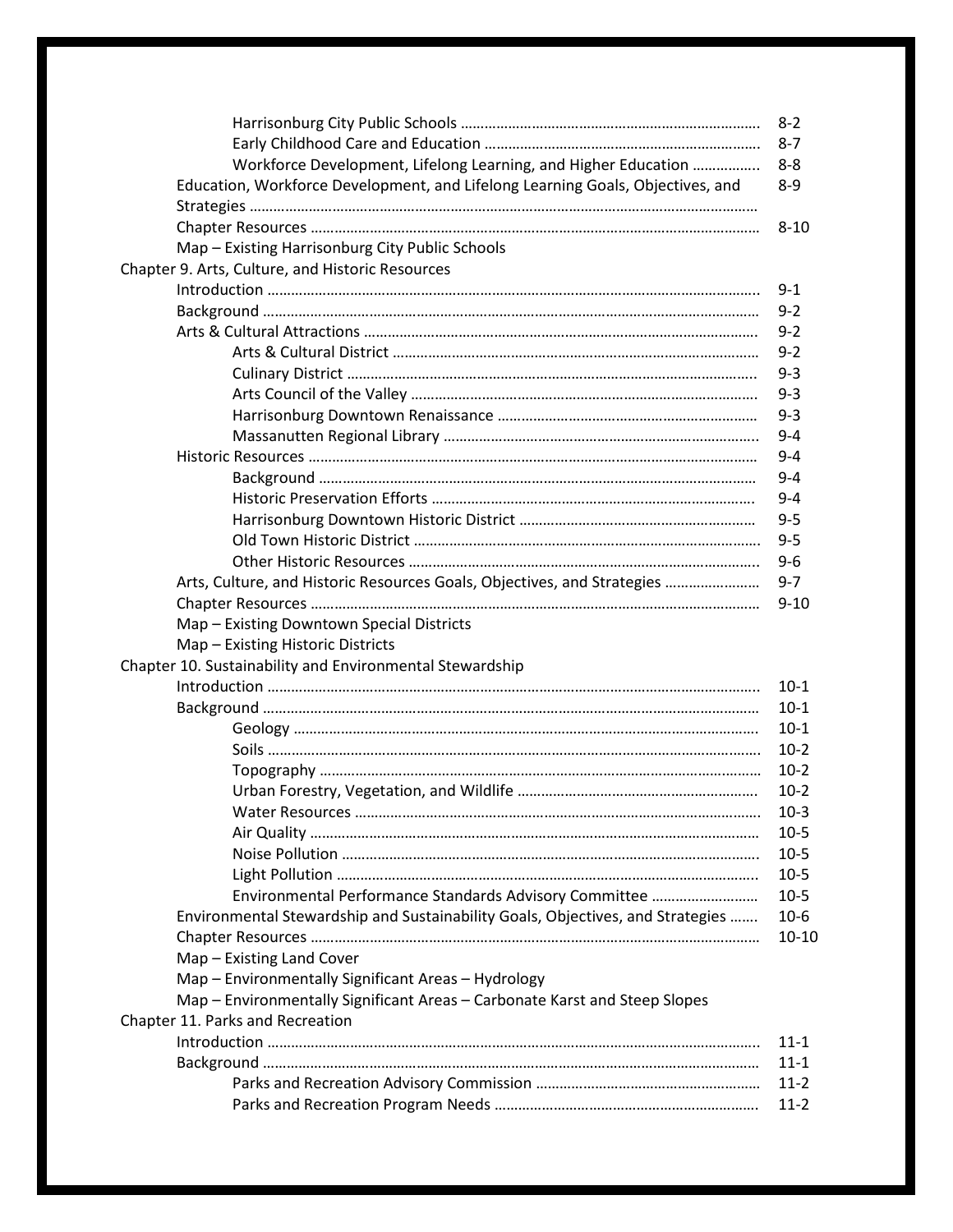|                                                                               | $11 - 3$  |
|-------------------------------------------------------------------------------|-----------|
|                                                                               | $11 - 4$  |
| Map - Existing Parks and Recreation Facilities                                |           |
| Chapter 12. Transportation                                                    |           |
|                                                                               | 12-1      |
|                                                                               | $12 - 2$  |
|                                                                               | $12 - 4$  |
|                                                                               | $12-9$    |
|                                                                               | $12 - 13$ |
|                                                                               | $12 - 13$ |
|                                                                               | $12 - 14$ |
|                                                                               | 12-21     |
|                                                                               | $12 - 21$ |
|                                                                               | $12 - 21$ |
|                                                                               | $12 - 22$ |
|                                                                               | 12-26     |
| Virginia Department of Transportation Comments and City Responses             | $12 - 27$ |
| Map - Existing Street Network                                                 |           |
| Map - 2018 Average Daily Traffic Counts and Traffic Volume to Capacity Ratios |           |
| Map - 2040 Traffic Volume to Capacity Ratio                                   |           |
| Map - Potential for Safety Improvement                                        |           |
| Map - Street Improvement Plan                                                 |           |
| Chapter 13. Community Infrastructure, Services, Safety, and Health            |           |
|                                                                               | $13 - 1$  |
|                                                                               | $13-2$    |
|                                                                               | $13-2$    |
|                                                                               | $13-6$    |
|                                                                               | $13-9$    |
|                                                                               | $13 - 10$ |
|                                                                               | $13 - 12$ |
|                                                                               | 13-14     |
|                                                                               | $13 - 16$ |
|                                                                               | 13-16     |
| Community Infrastructure, Services, Safety, and Health Goals, Objectives and  | $13 - 17$ |
|                                                                               |           |
|                                                                               | $13 - 21$ |
| Map - Existing Water Service                                                  |           |
| Map - Existing Sanitary Sewer Service                                         |           |
| Map - Existing Public Safety Services                                         |           |
| Chapter 14. Economic Development and Tourism                                  |           |
|                                                                               | $14-1$    |
|                                                                               | $14-1$    |
|                                                                               | $14-2$    |
|                                                                               | $14-3$    |
|                                                                               | $14 - 5$  |
|                                                                               | $14 - 11$ |
|                                                                               | 14-13     |
| Economic Development and Tourism Goals, Objectives, and Strategies            | 14-16     |
|                                                                               |           |